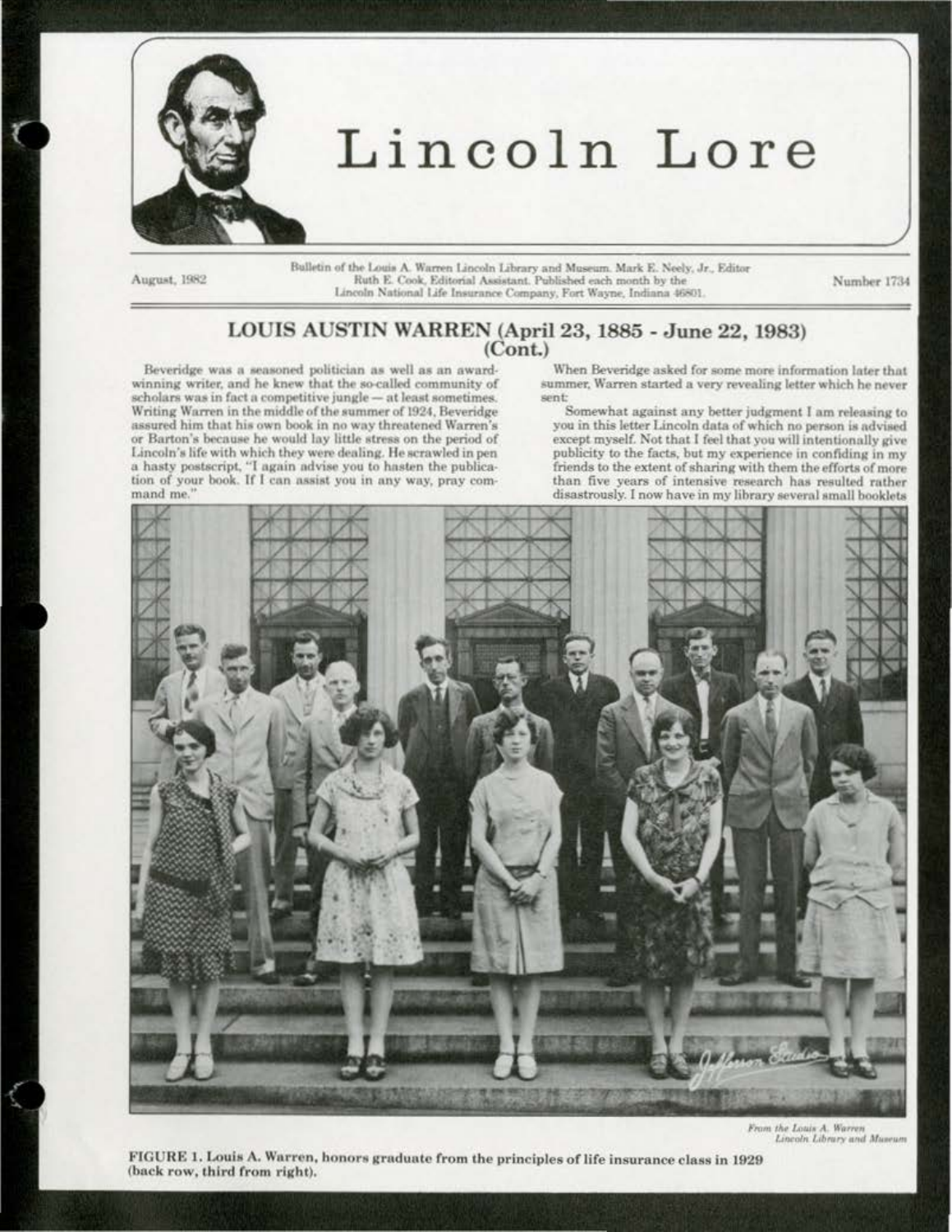

*From the Louis A. Warren*<br>*Lincoln Library and Museum* 

FIGURE 2. Warren was obviously pleased to have acquired the extremely rare Reuben Vose 1860 Lincoln campaign biography.

which have drawn largely on my findings and which anticipate my volume. This material was released in an attempt to assist a gentleman in the publication of a book which should not antedate my publication.

I have also been advised by Mr. Mather that he has told you place. I considered this the most valuable evidence of my entire effort. a nd cannot imagine how he should feel at liberty to release this data which he was holding in trust as my attorney in certain investigations which I am making. I am sure that you will treat his information as confidential although I first learned that you had learned of the Lincoln Farm ownership through a third party. I hope that you will<br>not feel that I am unreasonable in my attempt to conserve the results of these years spent in dust, mold, bugs, and old records in every conceivable condition. The only reward I expect from these labors is the realization that I have made some permanent contribution to American History, but I do covet the honor of having discovered this data.

Warren sent the information finally with a less bluntly worded letter. Beveridge, for his part, continued "earnestly" to urge Warren to hurry his publication along. And Beveridge offered to give Warren contacts with other publishers if Bobbs·Merrill rejected the manuscript. Beveridge concluded his letter again with a handwritten postscript that contained sage advice:

Do you not think that you shou1d also have in mind the fact that it is impossible for *anybody* to impound public records? You deserve much credit for your industry in research, but is it not probable that some of our young scholars will do the same thing one of these days?

Warren needed adviee (that was why he clung to his friend· ship with Barton despite its obvious drawbacks). He replied to Beveridge, amazingly enough, this way: " lt is dawning on me more and more that my work should be hurried to the publishers." He could say this despite his long experience with competing researchers. And there was great potential for trouble in what Warren next revealed to Beveridge, the "scope and detail" of the magnum opus:

The source book will contain eight hundred pages of closely printed pages. This is practically ready for the printer. The interpretation of these manuscripts will consist of a book as large as the source book arranged in four parts discussing Abraham Lincoln; His Genesis. His Parents. His Childhood Environment, and fiis Parents' fiomes.

He was contemplating a book on Lincoln's early childhood which would exceed in length anything written about Lincoln up to that time except for Nicolay and Hay's monumental history.

Beveridge had no idea that the confidante to whom Warren had earlier referred was Barton. When Warren generously supplied Beveridge with some information about Thomas Lincoln's taxes. Beveridge hastened to write a long reply, marked 'confidential." in which he explained that he had dined with Barton and Barton had the same tax information. Beveridge inferred that if Barton had it, others probably did too - not knowing that Warren shared all his findings with Barton. Again, Beveridge advised speed in preparing the manuscript

Beveridge's work did not, as Barton's surely did, threaten Warren's. Moreover, the former senator took a kindly and gen· uinely helpful interest in Warren's work. Ultimately. however, the Warren-Beveridge relationship proved not to be as close as the Warren-Barton one. The reasons were two. First, Beveridge simply could not change his mind about Thomas Lincoln. He doggedly saw him as all previous Lincoln biographers had. as a shiftless ne'er-do-well, a hunter, and a rover. By now, Warren, though he still deaired counsel from less isolated scholars than he, had complete confidence in his carefully worked-out revision of Lincoln's origins:

I realize that I am in direct contradiction with every Lincoln Biographer who has written on the Kentuckyenvironmentof Abraham Lincoln. I have on my side duly authorized public records while my opponents have the traditions of old men and women who never thought of the Lincolns for forty years after they left Kentucky. I was in hopes that I might have mentary background for the study of Abraham Lincoln, I still believe you are going to line up with me against the



*From the Louis A. Warren* Lincoln Library and Museum

FIGURE 3. Warren's first book.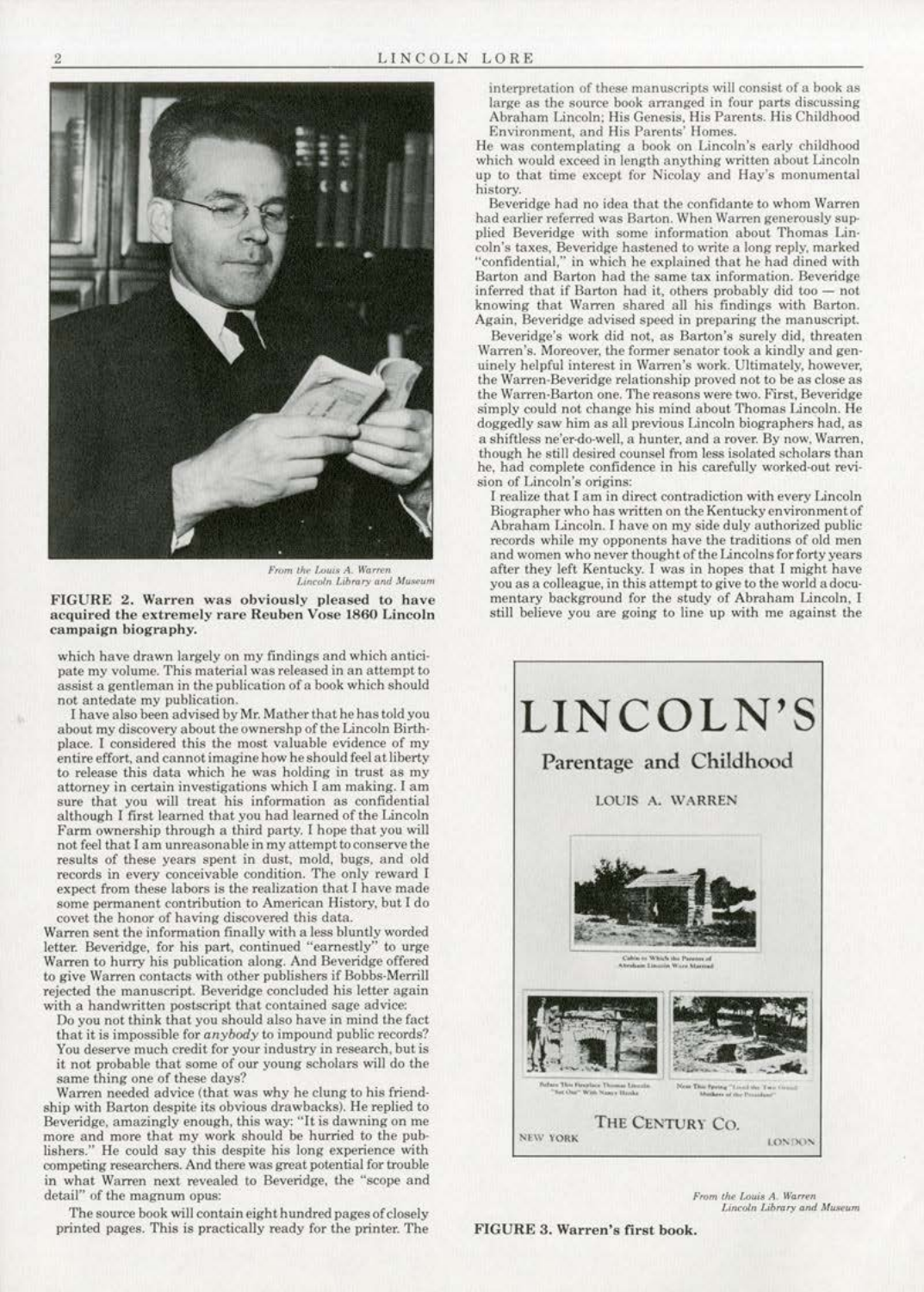

From the Louis A. Warren Lincoln Library and Museum

## FIGURE 4. Warren in the Lincoln National Life Foundation library in the 1930s.

majority, but I cannot take time to pour this enormous mass of information in to you. before the publishing of my work.

The second factor was the one which ultimately separated Warren from all the other Lincoln authors of his day. He was willing and able to go to the sources. Beveridge made a quick trip to Kentucky and could find nothing. He wrote county clerks asking for certified copies of documents which mighl prove what Warren was trying to tell him, but he received nothing. Warren knew exactly why:

You have had just enough experience in original research work in Kentucky to learn something of the difficulty in securing any help from county clerks. I think that in practically every approach you have made in Hardin County you have received a very unsatisfactory reply. Why? Because most of the material there, as in other court houses, is unindexed and unknown to the County Clerk. The tax lists in Hardin County to which you refer are filed in boxes marked ''Old Miscellaneous Papers.''l have purposely taken no clerk into my confidence as to the location of valuable records, and I doubt that in the twenty eight court houses where I have done work there are not a half dozen clerks that knew my mission. No clerk is going to spend half a day hunting through a bunch of old papers to find an unindexed item.

Warren was the real pioneer in this method. Harton and Bev· eridge made occasional visits to the sites, but ultimately they<br>relied on the mails and, thus, the research of others. In Beveridge's case, it should perhaps be said, part of the problem was that these early years constituted a very small part of his overall project, and he could not realistically spend the time Warren had on what would be only the first of twenty long chapters. For his part, Barton made many trips to Kentucky, but he was: always pressed for time because, as he put it, "I have always

had to get back for Sunday." But whatever the mitigating circumstances. Warren remained the only man who went out and found the records.

Warren's patience would be rewarded later. In the short run, it hurt him. Barton finished his Life of Lincoln before Warren did. and the younger scholar lost most of what he had hoped to gain by keeping Barton fully apprised of the results of his Kentucky archival work. There could now be no page references to Warren's book dotting Barton'searly chapters. Warren received acknowledgment and thanks in a paragraph in the text and in a footnote. Barton also wrote a supportive letter to an editor at Bobbs-Merrill, which was considering publication of Warren's work.

When he addressed the Indiana Historical Society in December 1924. Warren dined with the Beveridges and Albert Bev· eridge introduced him before the speech. Like many Lincoln<br>men. Warren and Beveridge could grow rather preoccupied with their subject, and Warren found himself afterward offering an apology: "I hope that Mrs. Beveridge did not feel that we were discourteous in bringing our discussion to the dinner hour, and I hope you will apologize to her on my behalf for per-<br>sisting in carrying on the argument." Shortly thereafter, Beveridge dined with Mr. Bobbs, who said that Bobbs-Merrill had Warren's manuscript ''under very serious consideration."

That winter, Bobbs-Merrill rejected Warren's manuscript. Beveridge thought their publication of Barton's Life of Lincoln that spring had something to do with it. Beveridge offered to write Houghton-Mifflin.

Meanwhile, Warren was moving to Zionsville, Indiana, where he had his family situated by March 1. His church had 6.50 members and he was only thirty minutes by interurban